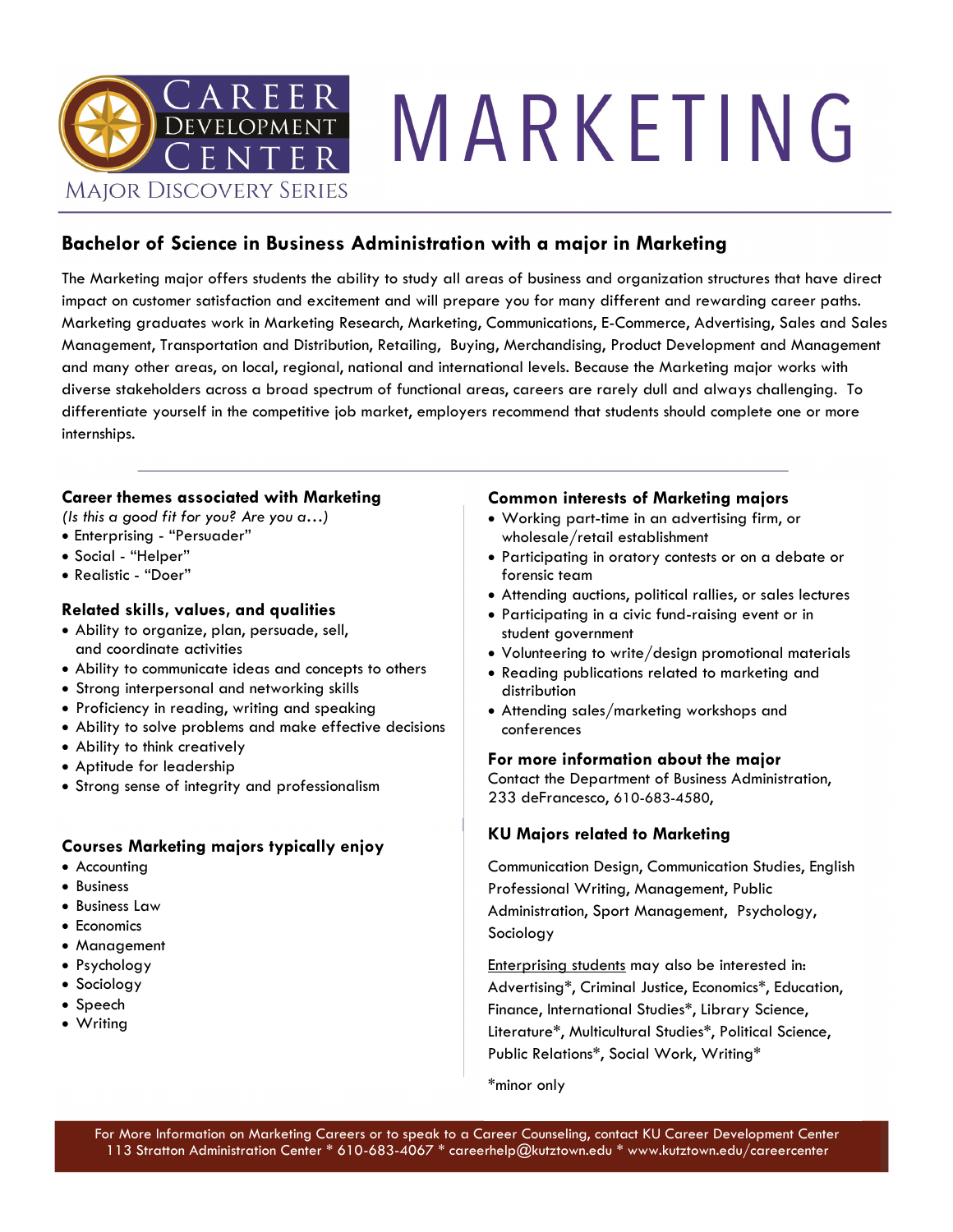# FOUR STEPS **TO SUCCESS**

DISCOVER EXPERIENCE MOPLEMENT EXPLORE >

# 1<sup>ST</sup> YEAR

- Enroll in the Career Exploration Certificate.
- Attend info sessions to learn about career development and personal branding.
- Take a career assessment to identify and confirm interests.
- Get involved in campus clubs and organizations.
- Develop basic workplace skills through jobs or volunteer work.
- Talk with professors, family, and friends about career ideas.
- Conduct informational interviews with professionals working in fields of interest.
- Develop a relationship with your professors and faculty advisor.

• Meet with CDC career coach.

2<sup>ND</sup> YEAR

- Attend info sessions to learn about resume writing, and externships.
- Confirm your choice of major and consider options for double major or minor.
- Research careers of interest. • Complete a job shadowing
- (externship) experience. • Seek meaningful employ-
- ment or volunteer work in a field related to your major. • Explore options for under-
- graduate research and study abroad.
- Write a resume and have it reviewed by the CDC.
- Manage your online presence.
- 3RD YEAR
- Enroll in the Career Success Certificate.
- Complete an internship and/ or undergraduate research.
- Attend info sessions about internships, interviewing, job search strategies, and grad school.
- Build a LinkedIn profile and continue to monitor your online presence.
- Complete a mock interview.
- Build skills through research projects, part-time employment, and volunteer work.
- Participate in employers panels, site visits & networking events.
- Attend internship & job fairs.
- Take on a leadership role in a Join a professional organization student organization or work.
- Consider graduate school options and prepare for admissions tests.

## 4<sup>TH</sup> YEAR

- Attend your Senior Kick-off and other info sessions to prepare for job search/grad school.
- Update your resume and LinkedIn profile.
- Create cover letter drafts.
- Gain experience through internships and/or undergraduate research.
- Secure references for job/grad school applications.
- Create your "30 second" commercial/elevator pitch
- Meet with CDC to develop job search strategies.
- Research employers.
- Network with professionals through events and social media.
- in your discipline.
- Attend the senior etiquette luncheon or dinner.
- Participate in job fairs and on-campus interviewing.

### **Sample Career Titles**

Marketing majors can be found working in a wide variety of career fields. Here are just some career titles that may be of interest. Please note that some jobs may require further education and training.

- Account Manager
- Advertising Executive
- Advertising Space Salesperson
- Art Director
- Bank Officer
- Brand Manager
- Buyer
- Circulation Manager
- Commercial Artist
- Comparison Shopper
- Consultant
- Consumer Affairs Specialist
- Consumer Credit/Loan Officer
- Copywriter
- Customer Service Manager
- Development Officer
- Direct Sales Person
- Director of Marketing
- Distribution Manager
- Franchise Specialist
- Fundraiser
- Government Administrator
- Import/Export Manager
- Insurance Agent
- International Marketer
- Internet Marketing Specialist
- Inventory Control Specialist
- Lobbyist
- Manufacturer Sales Representative
- Market Representative
- Market Research Analyst
- Market Research Interviewer
- Marketing Field Coordinator
- Marketing Planner/Researcher
- Media Buyer/Analyst
- Merchandising Manager
- Non-Profit Organization Manager

To learn more about these careers, visit http://online.onetcenter.org or www.bls.gov/oco.

• Online Marketer

- Pharmaceutical Sales Representative
- Product Analyst
- Product Manager
- Promotions Director
- Property Manager
- Public Relations Manager
- Purchasing Agent
- Real Estate Agent
- Research Analyst
- Retail Sales Associate
- Retail Manager
- Sales Agent
- Sales Manager

• Store Manager

- Sales Promotion Manager
- Securities Sales Agent
- Specialty Advertising Distributor • Sports/Special Events Executive

• Telecommunications Director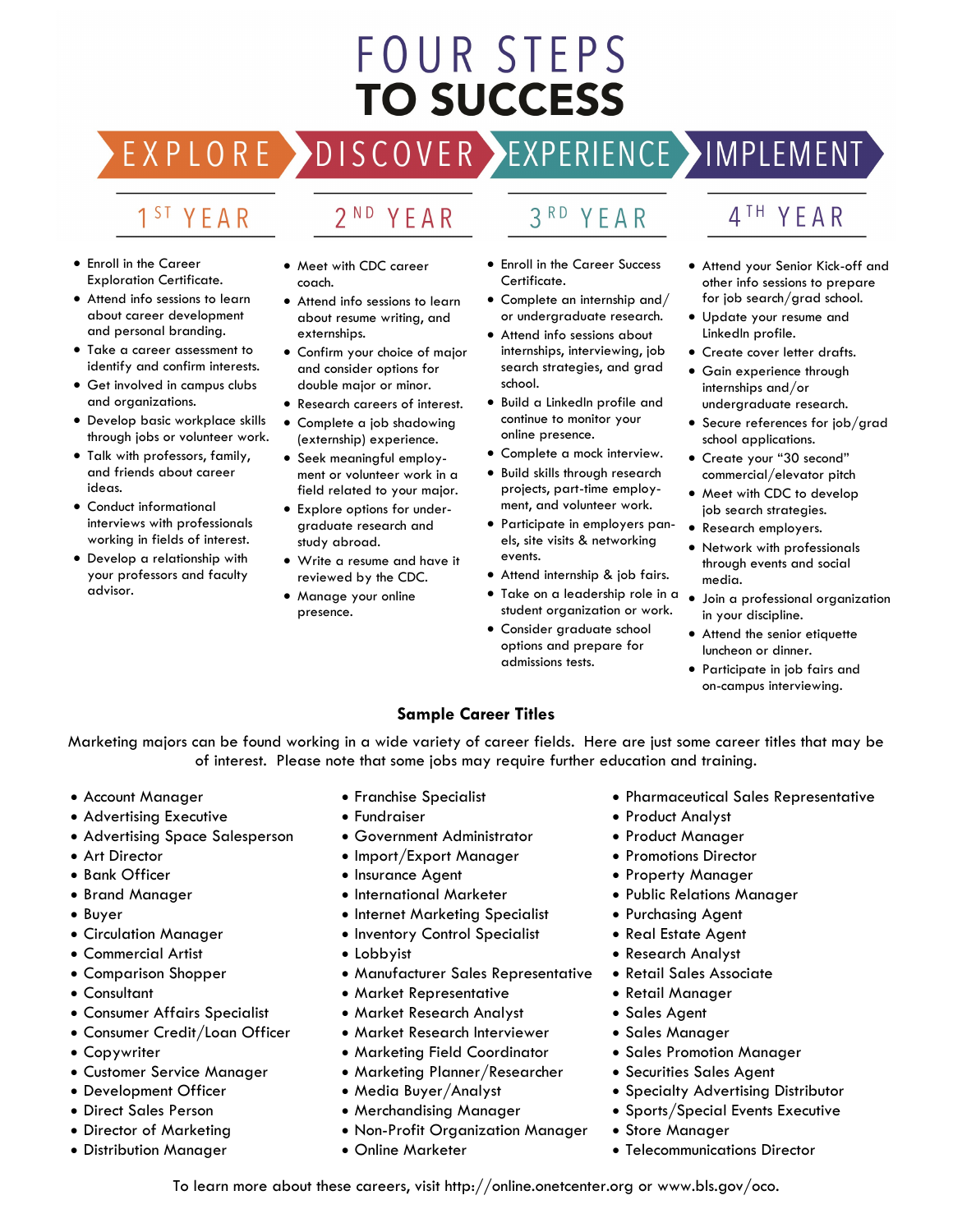### **Common Internship Sites and Employers**

Marketing majors often find internships and employment in the following industries:

- Advertising Agencies
- Consumer Product Companies
- Government
- Healthcare Industry
- Higher Education
- Insurance & Financial Industry
- Manufacturing Companies
- Non-Profit Organizations
- Pharmaceutical Companies
- Publishing Companies
- Retail and Hospitality Industry
- Radio/Television Stations
- Sports & Entertainment Industry

i handshake

 Handshake is the primary online resource for preparing and connecting students and alumni with employers. www.kutztown.edu/handshake

### **Useful Websites for Marketing Majors**

Whether you are researching related career fields, applying for internships or jobs, or planning to join a professional association, these websites are for you!

| American Marketing Association<br>Altitude Marketing<br>Advertising Age<br>www.ama.org<br>APR Supply Co<br>www.adage.com<br><b>ArtsQuest</b><br><b>American Advertising Federation</b><br><b>Brenntag North America</b><br><b>Career Opportunities in Marketing</b><br>www.aaf.org<br><b>Brentwood Industries</b><br>www.careers-in-marketing.com<br><b>Clark Associates</b><br><b>Business Marketing Association</b><br>DaBrian Marketing Group<br>Marketing Jobs<br>www.marketing.org<br>East Penn Manufacturing<br>www.marketingjobs.com<br><b>Elysium Marketing Group</b><br><b>E-marketing Association</b><br>LaSalle Non-Profit Center<br>www.emarketingassociation.com<br>Hershey Entertainment & Resorts<br>www.lasallenonprofitcenter.org<br>Historic Bethlehem Museum & Sites<br><b>Marketing Research Association</b><br>Klunk & Millan Advertising<br>LinkedIn Jobs<br>www.insightsassociation.org<br>Liquid Interactive<br>www.linkedin.com/jobs<br><b>Ritter Insurance Marketing</b><br><b>Sales and Marketing Executives</b><br><b>Sherwin Williams</b><br>International<br>Sorrelli Jewelry<br>www.smei.org<br><b>Strunk Media Group</b><br>webCemeteries<br>Society for Marketing Professional<br>WebFX<br><b>Services</b> | <b>Industry/Employment Information</b> | <b>Professional Associations</b> | <b>Related Area Employers</b> |
|---------------------------------------------------------------------------------------------------------------------------------------------------------------------------------------------------------------------------------------------------------------------------------------------------------------------------------------------------------------------------------------------------------------------------------------------------------------------------------------------------------------------------------------------------------------------------------------------------------------------------------------------------------------------------------------------------------------------------------------------------------------------------------------------------------------------------------------------------------------------------------------------------------------------------------------------------------------------------------------------------------------------------------------------------------------------------------------------------------------------------------------------------------------------------------------------------------------------------------------------|----------------------------------------|----------------------------------|-------------------------------|
|                                                                                                                                                                                                                                                                                                                                                                                                                                                                                                                                                                                                                                                                                                                                                                                                                                                                                                                                                                                                                                                                                                                                                                                                                                             |                                        |                                  |                               |
|                                                                                                                                                                                                                                                                                                                                                                                                                                                                                                                                                                                                                                                                                                                                                                                                                                                                                                                                                                                                                                                                                                                                                                                                                                             |                                        |                                  |                               |
|                                                                                                                                                                                                                                                                                                                                                                                                                                                                                                                                                                                                                                                                                                                                                                                                                                                                                                                                                                                                                                                                                                                                                                                                                                             |                                        |                                  |                               |
|                                                                                                                                                                                                                                                                                                                                                                                                                                                                                                                                                                                                                                                                                                                                                                                                                                                                                                                                                                                                                                                                                                                                                                                                                                             |                                        |                                  |                               |
|                                                                                                                                                                                                                                                                                                                                                                                                                                                                                                                                                                                                                                                                                                                                                                                                                                                                                                                                                                                                                                                                                                                                                                                                                                             |                                        |                                  |                               |
|                                                                                                                                                                                                                                                                                                                                                                                                                                                                                                                                                                                                                                                                                                                                                                                                                                                                                                                                                                                                                                                                                                                                                                                                                                             |                                        |                                  |                               |
|                                                                                                                                                                                                                                                                                                                                                                                                                                                                                                                                                                                                                                                                                                                                                                                                                                                                                                                                                                                                                                                                                                                                                                                                                                             |                                        | www.smps.org                     |                               |